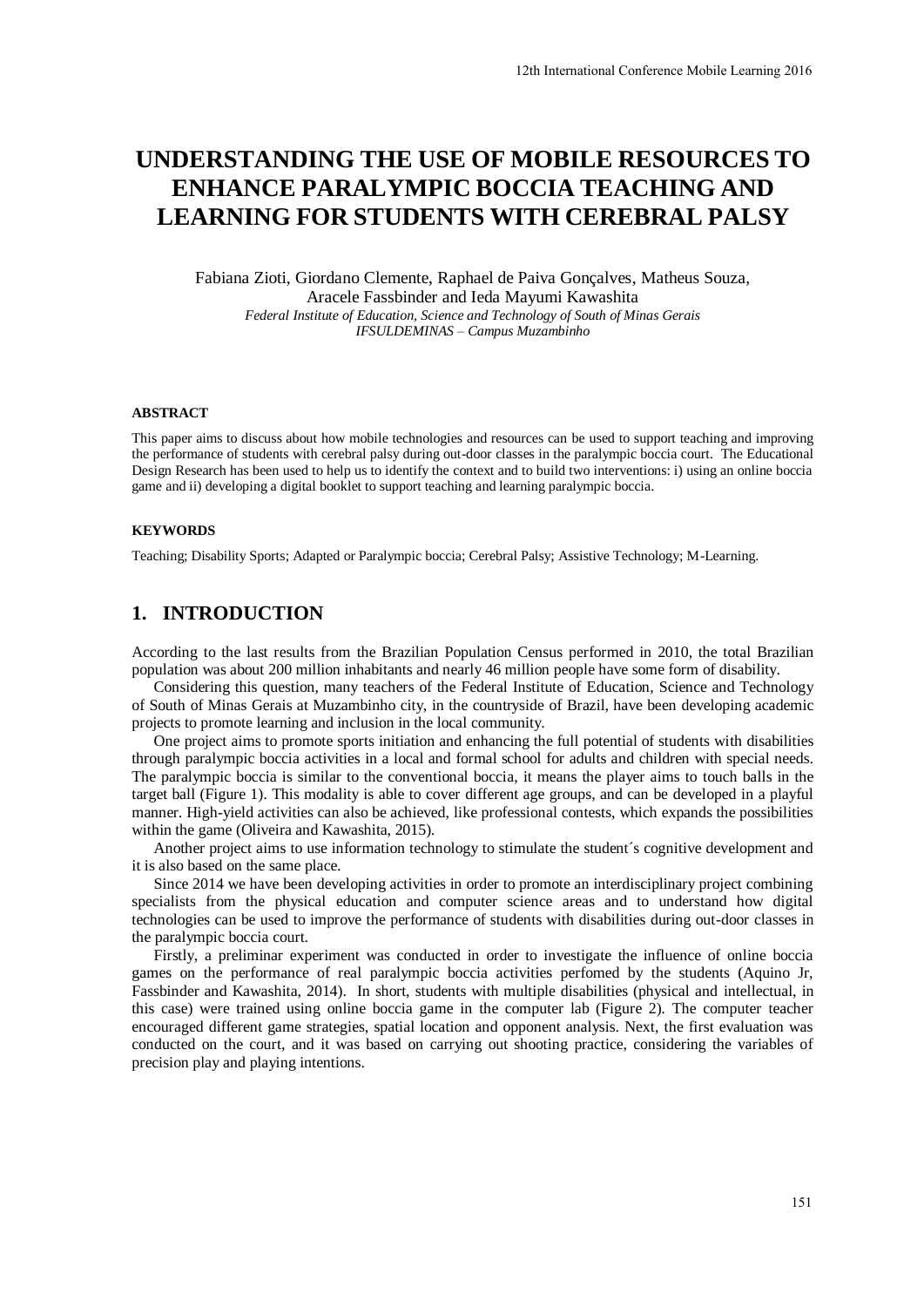



Figure 1. A paralympic boccia class. Figure 2. Bows: online boccia game

Considering the initial positive insights from the previous step, we developed an educational digital booklet which contains all the main related theory about the paralympic boccia. The educational resource was installed on an educational tablet and used during outdoor activities to enhance paralympic boccia teaching for beginners with cerebral palsy. The purpose of this paper is to describe the main conducted activities and the initial results about this step.

## **2. BRINGING M-LEARNING IN THE ADAPTED BOCCIA CLASSROOM**

The Educational Design Research (EDR) has been the principal methodology used to achieve our intended objectives. This methodology can be defined using many ways. For example, to Plomp and Nieveen (2007), it combines other approaches to product new theories, artifacts and practices which potentially affect learning and teaching. For Mckenney et al. (2013), EDR mixes scientific research with development and implementation of solutions for real learning contexts. Additionally, the context for its application can be any environment where learning occurs, either physical/virtual, adults/children or formal/informal learning.



Figure 3. EDR's Stages (Adapted by Sein et al., 2011). Figure 4. Digital booklet



Based on the research driving process supported by the EDR, presented by Plomp and Nieveen (2007), McKenney et al. (2013) and Sein et al. (2011), six main stages can be set to achieve the process of action research in the educational context, according to Figure 3.

Therefore, as described before, an experiment was conducted in order to investigate the influence of online boccia games on the performance of real paralympic boccia activities perfomed by the students. We consider this a cycle of our main project, according to the EDR ideas.